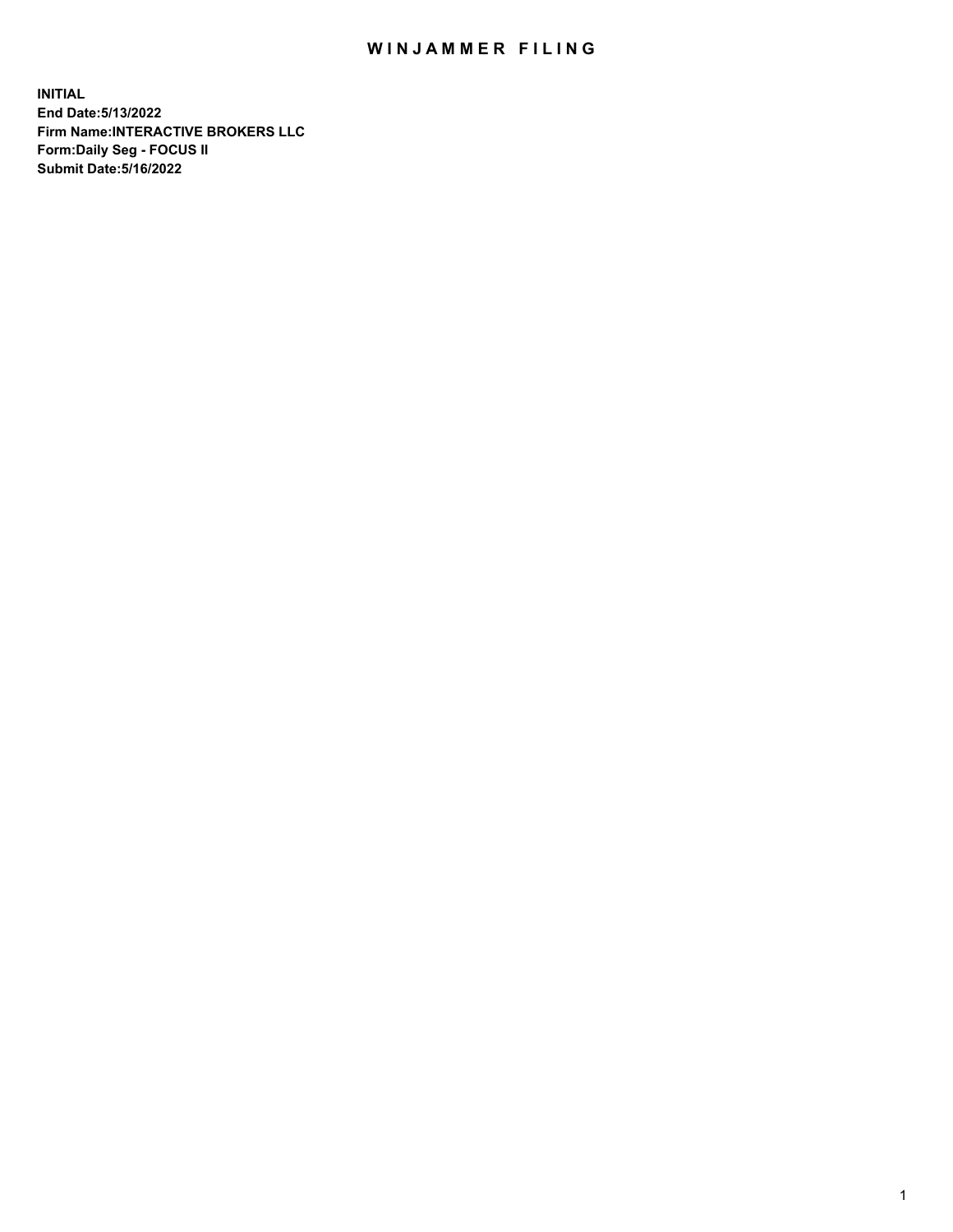**INITIAL End Date:5/13/2022 Firm Name:INTERACTIVE BROKERS LLC Form:Daily Seg - FOCUS II Submit Date:5/16/2022 Daily Segregation - Cover Page**

| Name of Company                                                                                                                                                                                                                                                                                                                | <b>INTERACTIVE BROKERS LLC</b>                                                   |
|--------------------------------------------------------------------------------------------------------------------------------------------------------------------------------------------------------------------------------------------------------------------------------------------------------------------------------|----------------------------------------------------------------------------------|
| <b>Contact Name</b>                                                                                                                                                                                                                                                                                                            | James Menicucci                                                                  |
| <b>Contact Phone Number</b>                                                                                                                                                                                                                                                                                                    | 203-618-8085                                                                     |
| <b>Contact Email Address</b>                                                                                                                                                                                                                                                                                                   | jmenicucci@interactivebrokers.c<br>om                                            |
| FCM's Customer Segregated Funds Residual Interest Target (choose one):<br>a. Minimum dollar amount: ; or<br>b. Minimum percentage of customer segregated funds required:% ; or<br>c. Dollar amount range between: and; or<br>d. Percentage range of customer segregated funds required between: % and %.                       | <u>0</u><br>$\overline{\mathbf{0}}$<br>155,000,000 245,000,000<br>0 <sub>0</sub> |
| FCM's Customer Secured Amount Funds Residual Interest Target (choose one):<br>a. Minimum dollar amount: ; or<br>b. Minimum percentage of customer secured funds required:%; or<br>c. Dollar amount range between: and; or<br>d. Percentage range of customer secured funds required between:% and%.                            | <u>0</u><br>$\overline{\mathbf{0}}$<br>80,000,000 120,000,000<br>0 <sub>0</sub>  |
| FCM's Cleared Swaps Customer Collateral Residual Interest Target (choose one):<br>a. Minimum dollar amount: ; or<br>b. Minimum percentage of cleared swaps customer collateral required:% ; or<br>c. Dollar amount range between: and; or<br>d. Percentage range of cleared swaps customer collateral required between:% and%. | <u>0</u><br>$\underline{\mathbf{0}}$<br>$\underline{0}$ $\underline{0}$<br>00    |

Attach supporting documents CH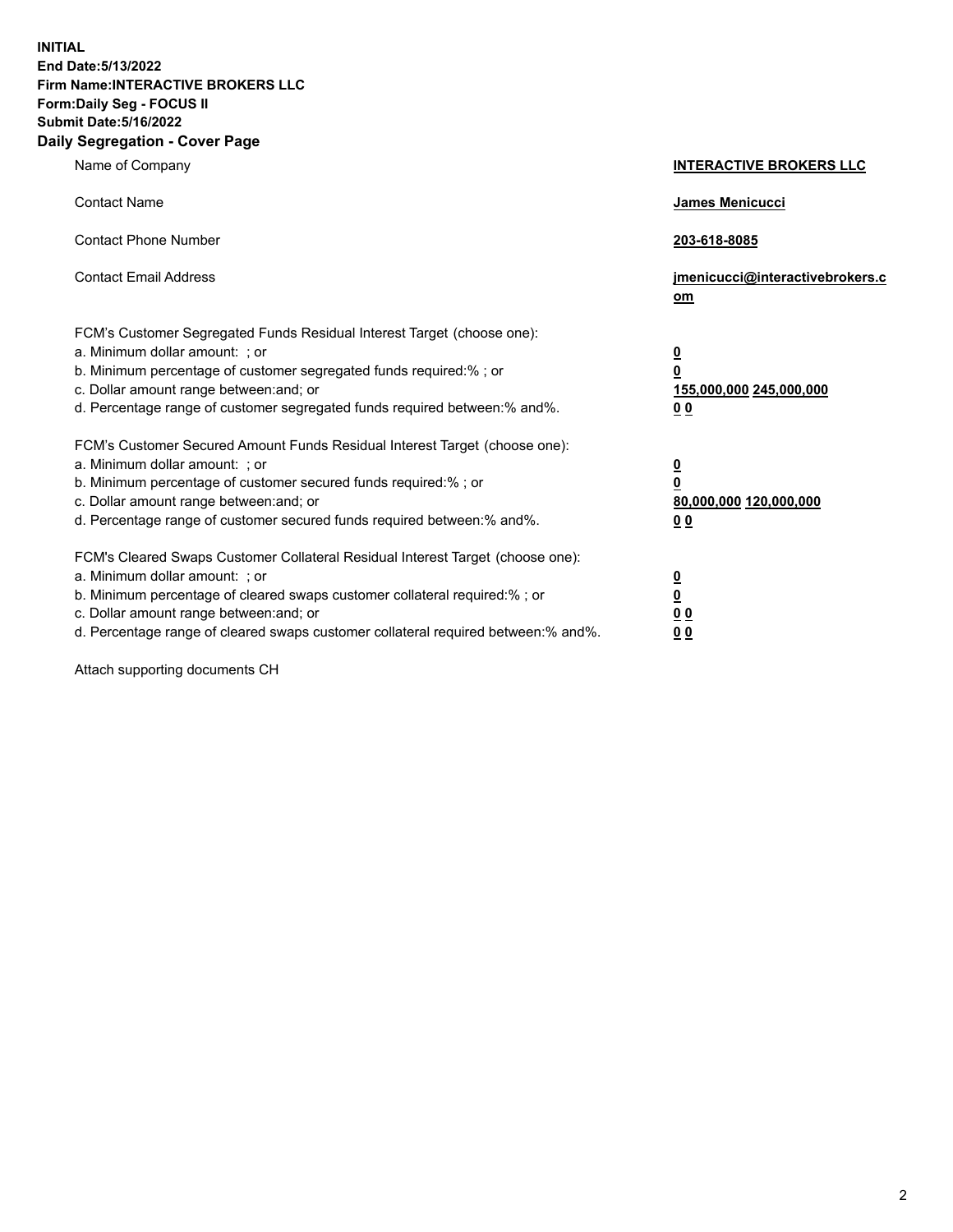## **INITIAL End Date:5/13/2022 Firm Name:INTERACTIVE BROKERS LLC Form:Daily Seg - FOCUS II Submit Date:5/16/2022 Daily Segregation - Secured Amounts**

|                | Daily Segregation - Secured Amounts                                                         |                                               |
|----------------|---------------------------------------------------------------------------------------------|-----------------------------------------------|
|                | Foreign Futures and Foreign Options Secured Amounts                                         |                                               |
|                | Amount required to be set aside pursuant to law, rule or regulation of a foreign            | $0$ [7305]                                    |
|                | government or a rule of a self-regulatory organization authorized thereunder                |                                               |
| $\mathbf{1}$ . | Net ledger balance - Foreign Futures and Foreign Option Trading - All Customers             |                                               |
|                | A. Cash                                                                                     | 555,727,876 [7315]                            |
|                | B. Securities (at market)                                                                   | $0$ [7317]                                    |
| 2.             | Net unrealized profit (loss) in open futures contracts traded on a foreign board of trade   | 8,263,382 [7325]                              |
| 3.             | Exchange traded options                                                                     |                                               |
|                | a. Market value of open option contracts purchased on a foreign board of trade              | 105,482 [7335]                                |
|                | b. Market value of open contracts granted (sold) on a foreign board of trade                | -1,199 [7337]                                 |
| 4.             | Net equity (deficit) (add lines 1. 2. and 3.)                                               | 564,095,541 [7345]                            |
| 5.             | Account liquidating to a deficit and account with a debit balances - gross amount           | 4,387 [7351]                                  |
|                | Less: amount offset by customer owned securities                                            | 0 [7352] 4,387 [7354]                         |
| 6.             | Amount required to be set aside as the secured amount - Net Liquidating Equity              | 564,099,928 [7355]                            |
|                | Method (add lines 4 and 5)                                                                  |                                               |
| 7.             | Greater of amount required to be set aside pursuant to foreign jurisdiction (above) or line | 564,099,928 [7360]                            |
|                | 6.                                                                                          |                                               |
|                | FUNDS DEPOSITED IN SEPARATE REGULATION 30.7 ACCOUNTS                                        |                                               |
| 1.             | Cash in banks                                                                               |                                               |
|                | A. Banks located in the United States                                                       | 49,528,833 [7500]                             |
|                | B. Other banks qualified under Regulation 30.7                                              | 0 [7520] 49,528,833 [7530]                    |
| 2.             | Securities                                                                                  |                                               |
|                | A. In safekeeping with banks located in the United States                                   | 429,107,535 [7540]                            |
|                | B. In safekeeping with other banks qualified under Regulation 30.7                          | 0 [7560] 429,107,535 [7570]                   |
| 3.             | Equities with registered futures commission merchants                                       |                                               |
|                | A. Cash                                                                                     | $0$ [7580]                                    |
|                | <b>B.</b> Securities                                                                        | $0$ [7590]                                    |
|                | C. Unrealized gain (loss) on open futures contracts                                         | $0$ [7600]                                    |
|                | D. Value of long option contracts                                                           | $0$ [7610]                                    |
|                | E. Value of short option contracts                                                          | 0 [7615] 0 [7620]                             |
| 4.             | Amounts held by clearing organizations of foreign boards of trade<br>A. Cash                |                                               |
|                | <b>B.</b> Securities                                                                        | $0$ [7640]                                    |
|                |                                                                                             | $0$ [7650]                                    |
|                | C. Amount due to (from) clearing organization - daily variation                             | $0$ [7660]<br>$0$ [7670]                      |
|                | D. Value of long option contracts                                                           |                                               |
| 5.             | E. Value of short option contracts                                                          | 0 [7675] 0 [7680]                             |
|                | Amounts held by members of foreign boards of trade<br>A. Cash                               | 229,969,808 [7700]                            |
|                | <b>B.</b> Securities                                                                        | $0$ [7710]                                    |
|                | C. Unrealized gain (loss) on open futures contracts                                         | -15,320,380 [7720]                            |
|                | D. Value of long option contracts                                                           | 105,482 [7730]                                |
|                | E. Value of short option contracts                                                          | <mark>-1,199</mark> [7735] 214,753,711 [7740] |
| 6.             | Amounts with other depositories designated by a foreign board of trade                      | $0$ [7760]                                    |
| 7.             | Segregated funds on hand                                                                    | $0$ [7765]                                    |
| 8.             | Total funds in separate section 30.7 accounts                                               | 693,390,079 [7770]                            |
| 9.             | Excess (deficiency) Set Aside for Secured Amount (subtract line 7 Secured Statement         | 129,290,151 [7380]                            |
|                | Page 1 from Line 8)                                                                         |                                               |
| 10.            | Management Target Amount for Excess funds in separate section 30.7 accounts                 | 80,000,000 [7780]                             |
| 11.            | Excess (deficiency) funds in separate 30.7 accounts over (under) Management Target          | 49,290,151 [7785]                             |
|                |                                                                                             |                                               |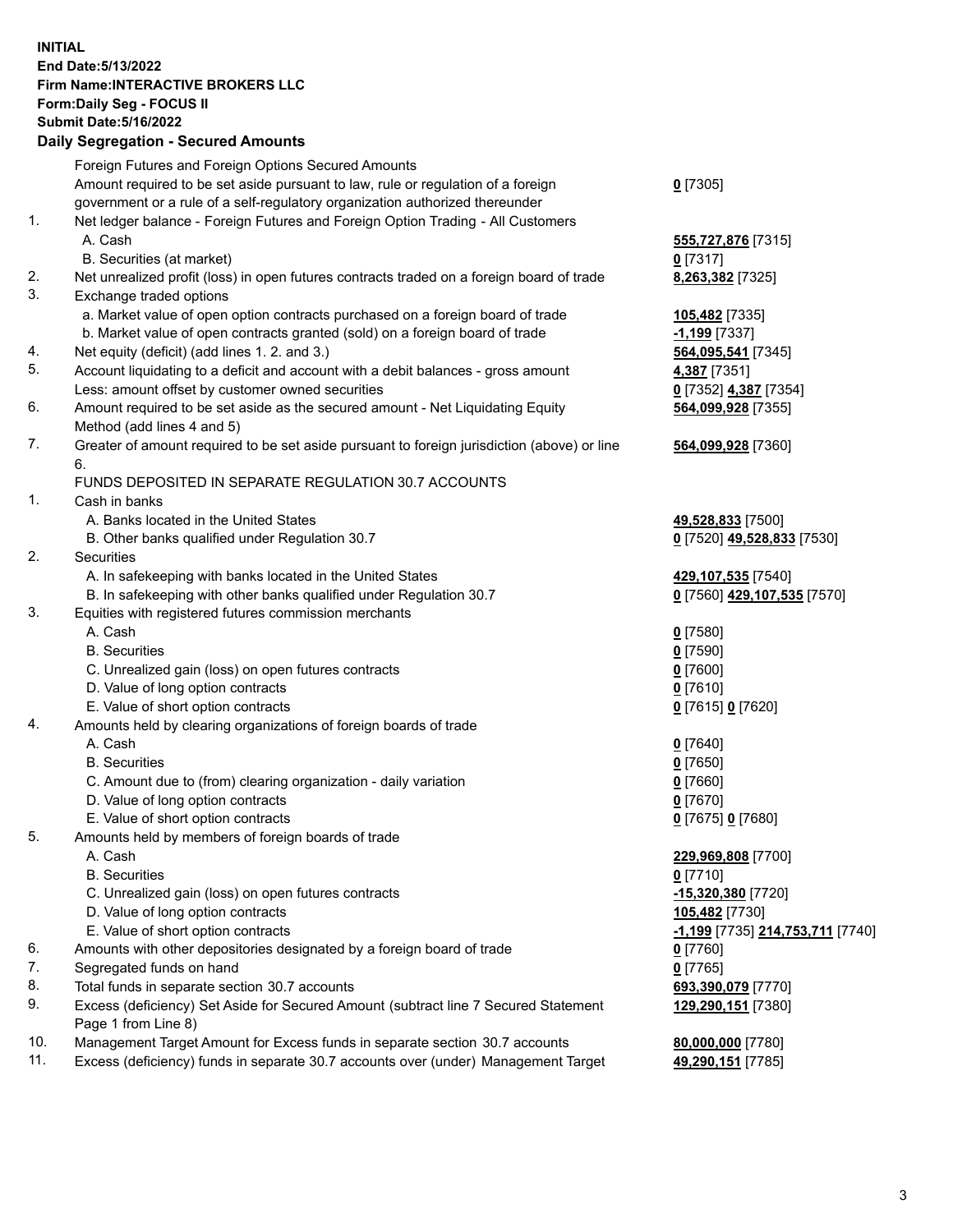**INITIAL End Date:5/13/2022 Firm Name:INTERACTIVE BROKERS LLC Form:Daily Seg - FOCUS II Submit Date:5/16/2022 Daily Segregation - Segregation Statement** SEGREGATION REQUIREMENTS(Section 4d(2) of the CEAct) 1. Net ledger balance A. Cash **8,255,556,456** [7010] B. Securities (at market) **0** [7020] 2. Net unrealized profit (loss) in open futures contracts traded on a contract market **194,931,530** [7030] 3. Exchange traded options A. Add market value of open option contracts purchased on a contract market **1,163,628,890** [7032] B. Deduct market value of open option contracts granted (sold) on a contract market **-986,795,149** [7033] 4. Net equity (deficit) (add lines 1, 2 and 3) **8,627,321,727** [7040] 5. Accounts liquidating to a deficit and accounts with debit balances - gross amount **1,041,765** [7045] Less: amount offset by customer securities **0** [7047] **1,041,765** [7050] 6. Amount required to be segregated (add lines 4 and 5) **8,628,363,492** [7060] FUNDS IN SEGREGATED ACCOUNTS 7. Deposited in segregated funds bank accounts A. Cash **1,072,253,837** [7070] B. Securities representing investments of customers' funds (at market) **5,268,262,300** [7080] C. Securities held for particular customers or option customers in lieu of cash (at market) **0** [7090] 8. Margins on deposit with derivatives clearing organizations of contract markets A. Cash **696,397,615** [7100] B. Securities representing investments of customers' funds (at market) **1,666,917,955** [7110] C. Securities held for particular customers or option customers in lieu of cash (at market) **0** [7120] 9. Net settlement from (to) derivatives clearing organizations of contract markets **42,848,274** [7130] 10. Exchange traded options A. Value of open long option contracts **1,163,628,890** [7132] B. Value of open short option contracts **-986,794,151** [7133] 11. Net equities with other FCMs A. Net liquidating equity **0** [7140] B. Securities representing investments of customers' funds (at market) **0** [7160] C. Securities held for particular customers or option customers in lieu of cash (at market) **0** [7170] 12. Segregated funds on hand **0** [7150] 13. Total amount in segregation (add lines 7 through 12) **8,923,514,720** [7180] 14. Excess (deficiency) funds in segregation (subtract line 6 from line 13) **295,151,228** [7190] 15. Management Target Amount for Excess funds in segregation **155,000,000** [7194] 16. Excess (deficiency) funds in segregation over (under) Management Target Amount Excess **140,151,228** [7198]